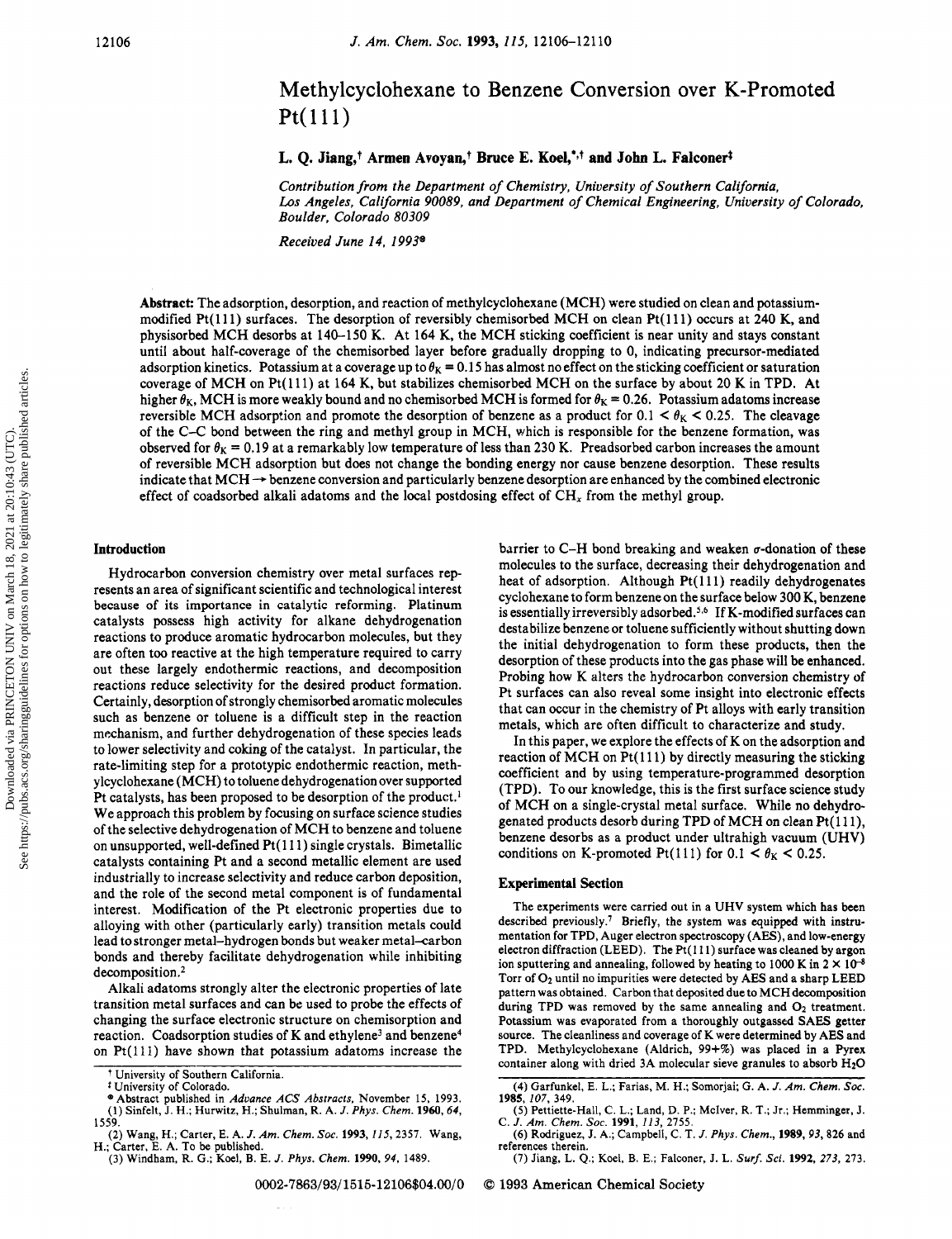

Figure 1. Plot of the sticking coefficient versus coverage for MCH adsorption on clean  $Pt(111)$  at the indicated temperatures. The inset shows the raw data obtained at <sup>164</sup> K by the beam reflection techniques.

and was further purified by several freeze-pump-thaw cycles. The vapor of the room temperature liquid was used for adsorption experiments. The purity of MCH was checked by gas chromatography and by in-situ mass spectrometry. In TPD, the heating rate was 4.2 K/s and signals at 2, 55 (MCH), 78 (benzene), 91 (toluene), <sup>81</sup> (methylcyclohexene), 82 (cyclohexene), and 84 (cyclohexane) amu were routinely monitored.

The absolute sticking coefficient, S, was measured directly using <sup>a</sup> simple kinetic uptake technique described previously.<sup>7</sup> This is illustrated in the inset of Figure 1 for MCH adsorption on  $Pt(111)$  at 164 K. The incident effusive MCH beam from <sup>a</sup> collimated microcapillary array doser causes <sup>a</sup> rise in the MCH partial pressure in the chamber. This pressure drops when the sample is rotated in front of the beam due to the adsorption of MCH on the front face of the  $Pt(111)$  sample. The sticking coefficient is obtained by using  $S = \Delta_1/F(\Delta_1 + \Delta_2)$ , where  $F =$ 0.87 is the fraction of the beam that impinges onto the sample. We should point out that  $S$  refers to both nondissociative and dissociative sticking. The MCH coverage,  $\theta_{MCH}$ , was calibrated using the known saturation coverage of 0.5 monolayer of CO on clean  $Pt(111)^8$  at 300 K by the following equation:<sup>9</sup>

$$
\theta_{\text{MCH}} = \frac{P_{\text{MCH}}}{P_{\text{CO}}} \left(\frac{m_{\text{CO}}}{m_{\text{MCH}}}\right)^{1/2} \frac{\int S_{\text{MCH}} \, \text{d}t}{\int S_{\text{CO}} \, \text{d}t} \theta_{\text{CC}}
$$

where  $m$  is the molecular weight and  $P$  is the doser backing pressure. Both MCH and K coverages are defined relative to the Pt(111) surface density of  $1.5 \times 10^{15}$  atoms/cm<sup>2</sup>.

#### Results and Discussion

Figure 1 clearly shows that  $S$  is unity and independent of coverage for MCH adsorption and condensation on Pt(111) at 100 K, just like many other hydrocarbon molecules.<sup>9</sup> For adsorption at 164 K, which is between the multilayer and monolayer desorption temperatures as shown by TPD, the sticking coefficient is unity almost to half-coverage before dropping to 0, indicating <sup>a</sup> strong effect of <sup>a</sup> precursor state in the adsorption mechanism. The monolayer saturation coverage of 0.14 indicates that each MCH molecule occupies about seven Pt surface sites. This is quite reasonable if we consider the flat-lying MCH molecule as <sup>a</sup> distorted hexagon with <sup>a</sup> van der Waals diameter of 6.6 Å and stretched to 8.1 Å in one direction due to the methyl group. For  $T \ge 250$  K, molecular desorption of MCH from the monolayer occurs so that  $S$  represents a reactive sticking coefficient, which is initially also high but decreases rapidly with coverage as desorption and decomposition compete with adsorption. The shorter lifetime of the precursor state at higher temperature might be responsible for the drop in  $S_0$  and the more nearly linear decrease in  $S(\theta)$  for  $T \ge 250$  K. The insensitivity of the saturation coverage with temperature for  $T > 250$  K suggests that the reactive adsorption is limited by <sup>a</sup> fixed carbon coverage beyond which no decomposition of MCH occurs.



Figure 2. MCH TPD spectra for MCH adsorbed on clean Pt(111) at 100 K with  $\theta_{MCH} = 0.02, 0.08, 0.16, 0.2, 0.4, 0.8$  (from bottom to top). The inset shows the H<sub>2</sub> TPD for  $\theta_{MCH} = 0.02, 0.08$ , and 0.8 (from bottom to top).

Figure 2 shows the TPD spectra of MCH and  $H_2$  (as inset) after exposing  $Pt(111)$  to various coverages of MCH at 100 K. We used  $m/e = 55$  to monitor MCH since it had the highest intensity in the cracking pattern of MCH. The MCH desorption state at  $\approx$  240 K was observed first and saturated at a coverage of  $\approx$  0.14. This peak can be assigned to the desorption of reversibly adsorbed MCH from the chemisorbed monolayer. Using the desorption peak temperature of <sup>23</sup> <sup>5</sup> K, appropriate for <sup>a</sup> monolayer coverage of 0.14 and the heating rate of 4.2 K/s used in TPD, first-order Redhead analysis yields an activation energy for desorption of <sup>14</sup> kcal/mol. For coverages of 0.16 and above, another desorption state appears at 143 K and saturates at  $\theta_{\text{MCH}}$  $\approx 0.4$ . The activation energy for the desorption of this state is 8.6 kcal/mol, corresponding to desorption of MCH with an adsorption energy between that for <sup>a</sup> monolayer and multilayer, possibly <sup>a</sup> second-layer state or more generally <sup>a</sup> physisorbed state which is beyond monolayer but is still partially stabilized by the Pt(lll) substrate. A similar desorption state has been observed by Rodriguez and Campbell<sup>6</sup> for cyclohexane desorption from Pt(111). For coverages of  $\approx 0.4$  and above, another desorption state appears at <sup>139</sup> K, and it continues to grow without saturating with increasing MCH coverage. This is attributed to <sup>a</sup> condensed multilayer of MCH with an activation energy for desorption of 8.3 kcal/mol, which agrees (within experimental error) with the sublimation energy of 8.45 kcal/mol for MCH. All of these desorption activation energies should be equal to the adsorption energies since adsorption occurs readily at <sup>100</sup> K with little or no barrier.

The inset of Figure 2 shows that  $H_2$  desorption increases with MCH coverage and saturates at  $\theta_{\text{MCH}} = 0.08$ . Similar to cyclohexane,<sup>6</sup> no gas-phase products other than hydrogen were observed during TPD of MCH adsorbed on clean Pt(111), and hydrogen desorbs in three distinct regions at around 330, 475, and 600 K. Apparently MCH decomposes sequentially as the temperature increases. The 330 K peak is rate-limited by  $H_2$ desorption rather than C-H bond scission, since it is very similar to the desorption peak of hydrogen adsorbed on clean  $Pt(111)$ from  $H_2$  exposure.<sup>10</sup> MCH dehydrogenation thus takes place on the surface below 300 K. This is consistent with previous laserinduced thermal desorption studies showing that the dehydrogenation of cyclohexane to form  $C_6H_9$  and benzene on  $Pt(111)$ 

<sup>(8)</sup> Campbell, C. T.; Ertl, G.; Kuipers, H.; Segner, J. Surf. Sci. 1981, 107, 207.

<sup>(9)</sup> Jiang, L. Q.; Koel, B. E. J. Phys. Chem. 1992, 96, 8694.

<sup>(10)</sup> Gebhard, S. C.; Koel, B. E. /. Phys. Chem. 1992, 96, 7056.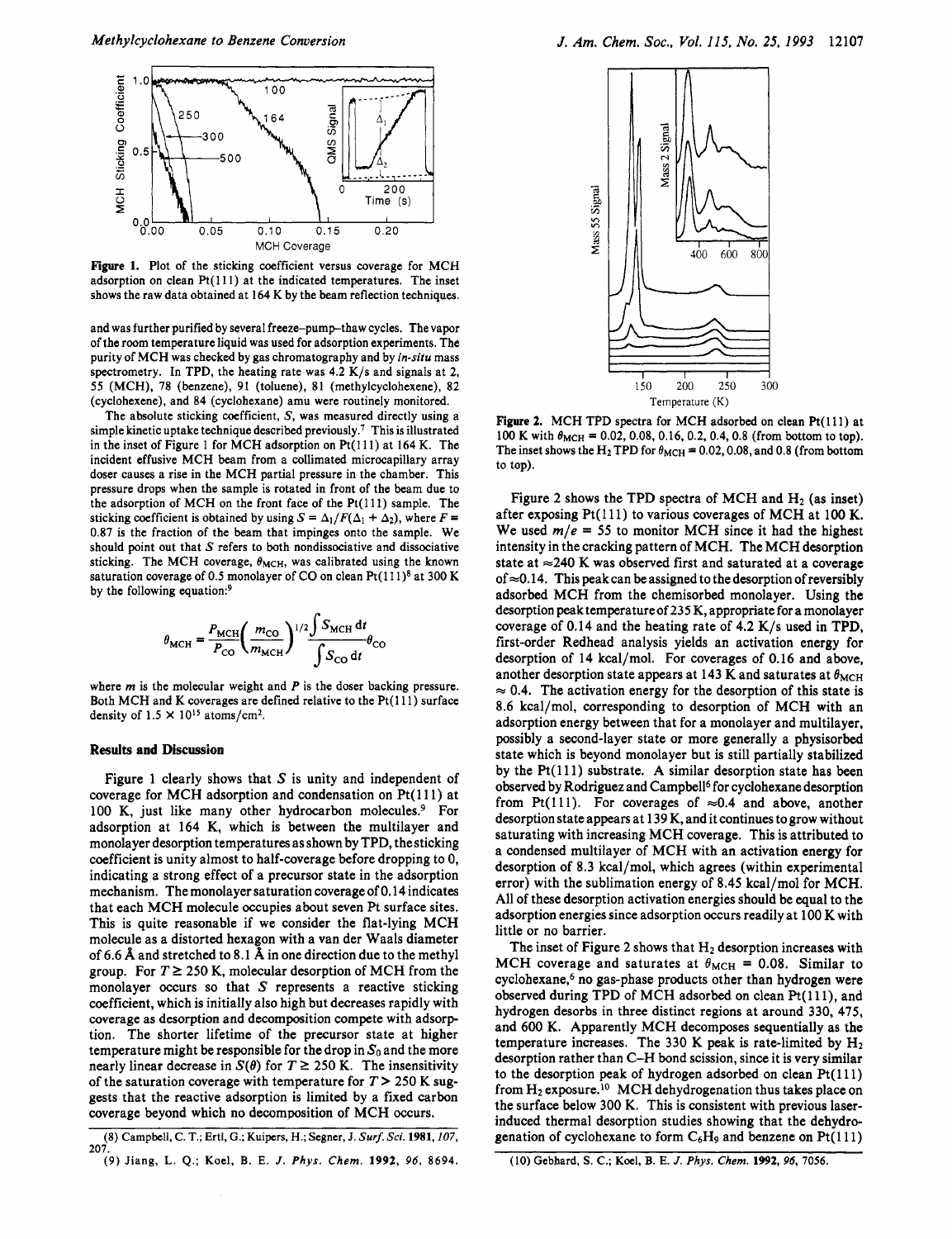

Figure 3. MCH sticking coefficient as a function of coverage on Pt(111) at <sup>164</sup> K precovered by the indicated amounts of potassium.

occurs at  $\approx$ 180 K.<sup>5</sup> The 475 and 600 K peaks, which are well above the normal  $H_2$  desorption temperature, are reaction ratelimited due to the C-H bond scission from the dehydrogenation of reaction intermediates. The areas of the  $H_2$  desorption-ratelimited peak at <sup>3</sup> <sup>30</sup> K and the reaction-rate-limited region between 400 and 750 K are in <sup>a</sup> ratio of 1.08 and independent of coverage. This ratio of near unity suggests the benzyl species is an important intermediate of MCH dehydrogenation:  $C_7H_{14,a} \rightarrow C_7H_{7,a}$  +  $7H_a$  and  $2H_a \rightarrow H_{2,gas}$  near 330 K. Vibrational spectroscopy studies<sup>11</sup> confirmed the presence of the benzyl intermediate above 330 K. By comparing the saturation  $H_2$  TPD area with that of toluene on  $Pt(111)$ , where we know that the monolayer coverage is 0.11 from sticking coefficient measurements and that 95% of the toluene decomposes, 11,12 we conclude that 35% of the MCH monolayer decomposes on Pt(111) during heating. This is similar to cyclohexane on Pt(111), where 32% of the adsorbed monolayer decomposes.6 On the basis of the areas of the MCH TPD peaks at 240 and <sup>143</sup> K, and the fact that 65% of the MCH monolayer desorbs, the desorption state at <sup>143</sup> K corresponds to <sup>a</sup> much more densely packed layer that is equivalent to about two monolayers of MCH.

Figure <sup>3</sup> shows the sticking coefficient as <sup>a</sup> function of coverage for MCH adsorption on clean and K-modified  $Pt(111)$  surfaces at 164 K with  $\theta_{\rm K} = 0.05$  and 0.15. This adsorption temperature was chosen to avoid MCH multilayer formation, which occurs with unity sticking coefficient independent of  $\theta_K$  at 100 K. At  $\theta_{\rm K} = 0.05$ , potassium has no effect on the adsorption kinetics of MCH on Pt(111) and S is unity up to  $\theta_{MCH} = 0.05$ , i.e., about one-third of the saturation coverage for MCH monolayer adsorption. For  $\theta_{K} = 0.15$ , S starts to decrease at a slightly smaller coverage, but K causes no change in the saturation coverage. Remarkably, preadsorbed K in this range of  $\theta_K$  (up to one-half of <sup>a</sup> monolayer of K) has almost no effect on the overall adsorption kinetics of MCH on Pt(111).

Figure <sup>4</sup> shows the MCH TPD spectra after adsorbing MCH to a coverage of 0.2 on  $K/Pt(111)$  surfaces at 100 K. On the clean Pt(l 11) at this coverage, physisorbed MCH desorbs at <sup>140</sup> K in addition to the chemisorbed peak at 240 K. The monolayer desorption peak shifts to higher temperature for increasing K coverage up to  $\theta_{\rm K} \approx 0.12$  and then shifts back to lower temperature with further increases of  $\theta_K$ . The stabilization of MCH by coadsorbed K at low coverages suggests attractive lateral interactions between MCH and K. This behavior is very similar to that observed by Davidsen et al.<sup>13</sup> for cyclohexane desorption from  $Cs/Pt(111)$  surfaces, and it can be explained by the dipolereversal model proposed by Ernst and Campbell<sup>14</sup> based on their work function measurements. The strong dipole field due to an adsorbed alkali atom induces <sup>a</sup> dipole of the opposite direction



Figure 4. TPD spectra of MCH, benzene (inset a) and  $H_2$  (inset b) for MCH adsorption on K/Pt(111) surfaces at 100 K with  $\theta_{\text{MCH}} = 0.2$ .

in <sup>a</sup> coadsorbed, highly polarizable hydrocarbon such as MCH or cyclohexane, giving rise to the attractive dipole-dipole interactions between the alkali and the hydrocarbons as observed. At higher  $\theta_K$ , MCH cannot fit between K adatoms and instead adsorbs tilted or on top of the K layer with <sup>a</sup> reduced heat of adsorption, leading to MCH desorption at lower temperature. It is interesting to note that the second-layer MCH is even influenced by preadsorbed K at a coverage of  $\theta_{\rm K} = 0.26$ , as indicated by the shift to lower temperature in the desorption. As shown quantitatively in Figure 5, potassium increases the amount of reversibly adsorbed MCH.

Among the many masses monitored for possible products during TPD, only signals from mass <sup>78</sup> and <sup>2</sup> were observed, and these are plotted as insets <sup>a</sup> and <sup>b</sup> of Figure 4, respectively. Hydrogen desorption decreases with increasing  $\theta_{\rm K}$ , indicating a reduced propensity for dehydrogenation of MCH induced by preadsorbed K. This is shown quantitatively in Figure 5. Meanwhile, preadsorbed K stabilizes the surface hydrogen produced from initial low-temperature MCH dehydrogenation, as evidenced by shifts of the  $H_2$  desorption-rate-limited peak at 330 K to higher temperature with increasing  $\theta_K$ , in agreement with our earlier study of  $H_2/K(Pt(111).<sup>10</sup>$  Similar behavior has been seen by Davidsen et al.<sup>13</sup> for cyclohexane on Cs/Pt(111).

The most interesting observation for the  $MCH/K/Pt(111)$ system is benzene formation and desorption from the surface, as shown in inset <sup>a</sup> of Figure 4. We should point out that the mass 78 signal in TPD is not due to  $K_2$  desorption because it does not follow that of K at mass 39 and occurs even below the potassium sublimation temperature. Benzene desorption was seen first at  $\theta_{\rm K} = 0.12$ , and it increases in intensity and decreases in peak temperature from 370 to 230 K with increasing  $\theta_{\rm K}$  from 0.12 to 0.19. Potassium coverages in this range cause the MCH molecular desorption peak to shift to lower temperature, and further increasing  $\theta_K$  shuts down the desorption of benzene as formation of chemisorbed MCH is inhibited. On the basis of the benzene TPD peak area, the amount of benzene desorbed from MCH/ K/Pt(111) for  $\theta_K = 0.19$  is about 2.5% of the benzene mono-

<sup>(11)</sup> Avoyan, A.; Koel, B. E. Surf. Sci., to be published.

<sup>(12)</sup> Abon, M.; Bertolini, J. C.; Billy, J.; Massardier, J.; Tardy, B. Surf. Sci. 1985, 162, 395.

<sup>(13)</sup> Davidsen, J. M.; Henn, F. C.; Rowe, G. K.; Campbell, C. T. J. Phys. Chem. 1991, 95, 6632.

<sup>(14)</sup> Ernst, K. H.; Campbell, C. T. Surf. Sci. 1991, 259, L736.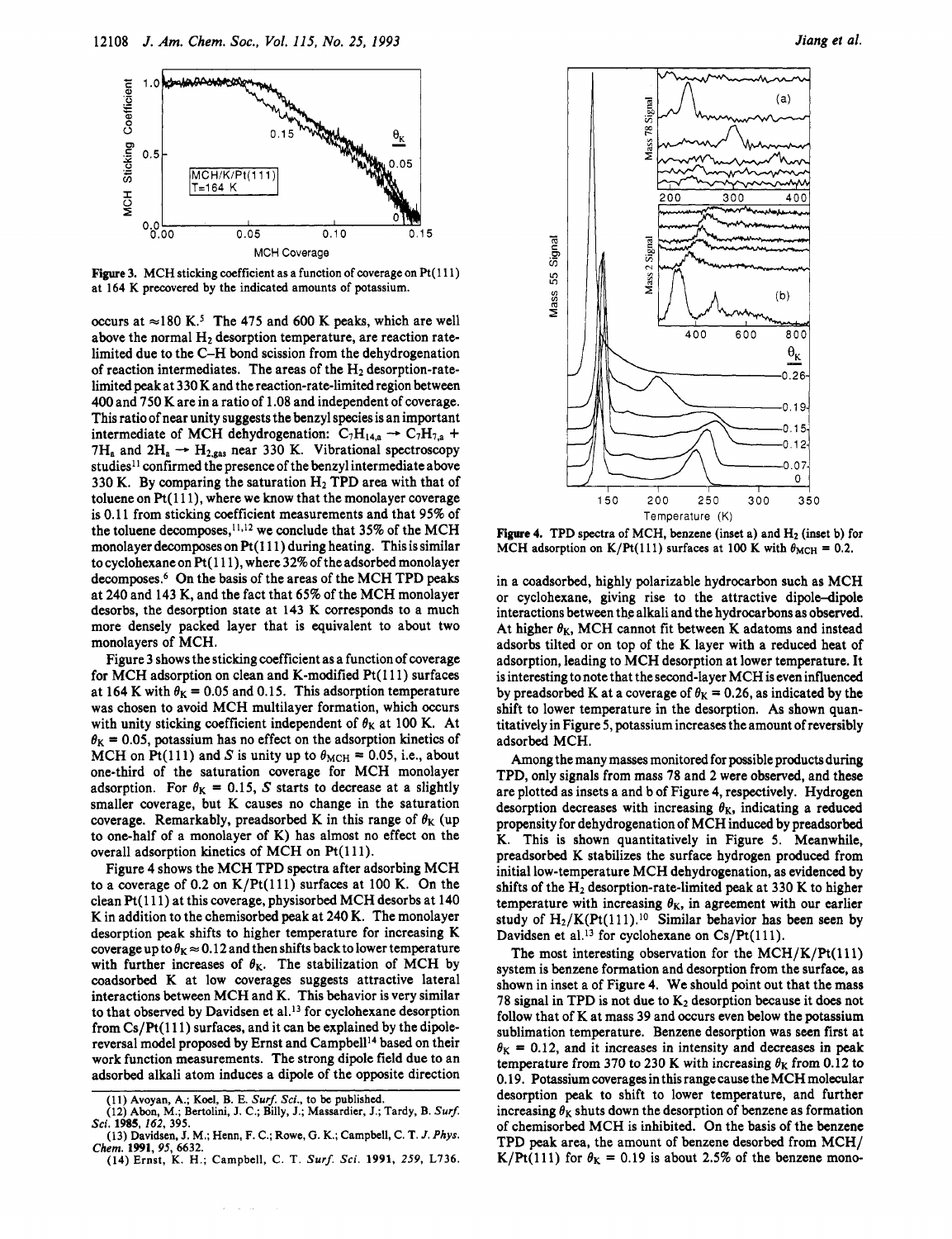

**Figure 5.** The yield of reversibly adsorbed MCH, benzene, and  $H_2$  (based on the peak area of the TPD curves in Figure 4) as <sup>a</sup> function of K coverage. The  $H_2$  yield is expressed in terms of MCH absolute coverage.



Figure 6. The MCH sticking coefficient as <sup>a</sup> function of coverage on  $Pt(111)$  at 164 K precovered by varying amounts of carbon. The inset shows MCH TPD spectra after adsorbing  $\theta_{MCH} = 0.02$  on carbonprecovered Pt(111) at 100 K with  $\theta_{\rm C} = 0, 0.4, 0.8,$  and 1.3 (from bottom to top).

layer coverage on clean  $Pt(111).<sup>11</sup>$  Considering the small amount (as can be seen from Figure 5) of irreversibly adsorbed MCH at this  $\theta_K$ , benzene production from MCH conversion is actually quite efficient, about 37%.

In order to see whether electronic or site-blocking effects are mainly responsible for the enhanced  $MCH \rightarrow$  benzene conversion over K-promoted Pt(lll) surfaces, we also studied the effects of carbon precoverage on the adsorption and desorption of MCH. Graphitic-like carbon as indicated by Auger line-shape analysis was prepared during TPD of MCH to <sup>850</sup> K. We note that in all studies like these, however, the chemical nature and structure of this carbon residue have not been well characterized. The amount of carbon was calibrated using the C(272 eV) and Pt- (235 eV) peak-to-peak Auger ratio of the toluene monolayer with a known coverage of 0.11 on clean Pt(111). A carbon coverage of 0.4 is obtained for the surface following the TPD of <sup>a</sup> MCH monolayer on clean Pt(l 11). This further supports the conclusion that about 35% of the MCH monolayer decomposes during TPD on the basis of hydrogen desorption. Figure <sup>6</sup> shows that at 164 K both the saturation MCH coverage and the plateau region corresponding to unity sticking coefficient were

reduced with increasing carbon coverage, indicating <sup>a</sup> weakening of the precursor effect and <sup>a</sup> loss of adsorption sites due to surface carbon. Surprisingly, the initial MCH sticking coefficient is close to unity and the saturation coverage is still quite high even for  $\theta_c > 1$ . We found that preadsorbed carbon suppressed the dehydrogenation pathway in favor of molecular desorption of MCH (as shown in the inset of Figure 6), but no benzene desorption was seen during TPD measurements at any coverages of carbon.

The dehydrogenation of MCH can proceed in two possible channels: either by the stepwise breaking of C-H bonds in the ring to form toluene or by cleaving off the methyl group accompanied by C-H bond cleavage from the ring to form benzene. Since toluene is <sup>a</sup> likely product, its absence in our TPD studies is at least partly due to the nearly complete decomposition of adsorbed toluene on  $Pt(111)$  during heating.<sup>12</sup> One of the C-H bonds in the methyl group of toluene breaks below room temperature when toluene is bonded on  $Pt(111)$ surfaces.<sup>11,15</sup> Toluene desorption from the surface requires the very unlikely recovery of this bond, and thus only 5% of the toluene desorbs at monolayer coverage in TPD experiments after toluene adsorption, compared to 50% for the same situation with benzene.12 Since benzene dehydrogenates completely for less than halfmonolayer benzene adsorption on clean  $Pt(111)$ ,<sup>12</sup> any benzene converted from adsorbed MCH on clean Pt(l 11) is also subjected to further dehydrogenation all the way to carbon. Preadsorbed K reduces the dehydrogenation activity of Pt and destabilizes adsorbed benzene,1113 promoting its desorption as <sup>a</sup> product. The data in inset a of Figure 4 for  $\theta_K = 0.19$  show that benzene desorption occurs at 230 K, and thus conversion from MCH to benzene must occur below 230 K. To our knowledge, this is the first direct observation of C-C bond breaking on  $Pt(111)$  at such <sup>a</sup> low temperature, and it suggests that potassium acts as <sup>a</sup> promoter for the cleavage of the MCH C-C bond between the methyl group and the ring. The ratio of the areas below the  $H_2$ desorption-rate-limited peak at 450 K and the reaction-ratelimited region between 500 and 700 K shown in inset <sup>b</sup> of Figure 4 for  $\theta_K = 0.19$  is about 3:1 (this ratio is also obtained for  $\theta_K =$ 0.15 and is more clearly seen if we expand the  $H_2$  desorption curves). These observations are consistent with the following MCH dehydrogenation pathway over this K-promoted Pt(111) surface:  $C_7H_{14,a} \rightarrow C_6H_{6,a} + CH_{2,a} + 6H_a$  below 230 K,  $C_6H_{6,a}$  $\rightarrow$  C<sub>6</sub>H<sub>6,gas</sub> at 230 K, 6H<sub>a</sub>  $\rightarrow$  3H<sub>2,gas</sub> at 450 K, and CH<sub>2,a</sub>  $\rightarrow$  C<sub>a</sub>  $+ H_{2,gas}$  between 500 and 700K. The application of vibrational spectroscopy will be helpful to confirm this proposed mechanism and other possible reaction channels.

Since no products other than  $H_2$  were observed in a similar study<sup>13</sup> of cyclohexane/Cs/Pt( $111$ ) at any coverages of cyclohexane and Cs, the electronic effects exerted by the adsorbed alkali are not sufficient to cause benzene desorption from the surface. This clearly demonstrates the important role of the methyl group in MCH for the formation and particularly the desorption of benzene from MCH/K/Pt(111) surfaces. Benzene was also absent during TPD of cyclohexane on Pt(111) precovered by various amounts of a typical site blocker, Bi,<sup>6</sup> but it did desorb as a product during TPD of cyclohexane on Pt(111) with postdosed Bi.16 The hydrocarbons species produced from the methyl fragment creates <sup>a</sup> locally high coverage and acts more like postdosed than preadsorbed carbon. Therefore, the combined local postdosing effect of  $CH<sub>x</sub>$  from the methyl group and the electronic effect of preadsorbed alkali are the keys for MCH  $\rightarrow$ benzene conversion and our observation of benzene desorption from the surface under UHV conditions.

<sup>(15)</sup> Avery, N. R. J. Chem. Soc., Chem. Commun. 1988, 3, 153. (16) Campbell, C. T.; Rodriguez, J. A.; Henn, F. C.; Campbell, J. M.; Dalton, P. J.; Seimanides, S. G. J. Chem. Phys. 1988, 88, 6585.